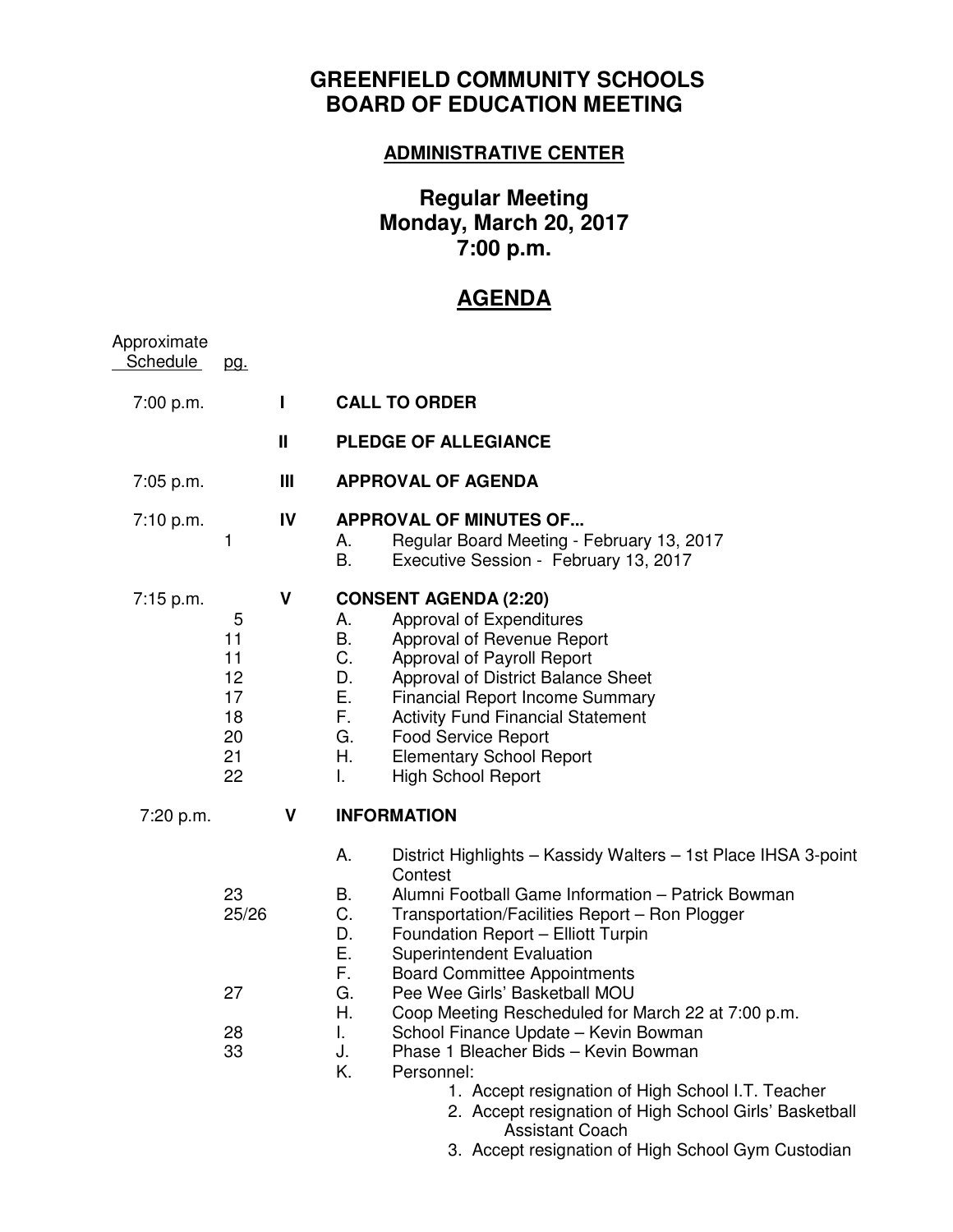| 34                   |      | 4. Approve High School Baseball Volunteer Coaches (2)<br>High School Textbook Proposals - Beth Bettis<br>L.                                                                                                                                                                                                                                                                                                                                                                                                                                                                                                                                  |
|----------------------|------|----------------------------------------------------------------------------------------------------------------------------------------------------------------------------------------------------------------------------------------------------------------------------------------------------------------------------------------------------------------------------------------------------------------------------------------------------------------------------------------------------------------------------------------------------------------------------------------------------------------------------------------------|
| 8:00 p.m.            | VII  | <b>OPPORTUNITY FOR CITIZENS TO SPEAK**</b>                                                                                                                                                                                                                                                                                                                                                                                                                                                                                                                                                                                                   |
| $8:05$ p.m.          | VIII | <b>EXECUTIVE SESSION</b>                                                                                                                                                                                                                                                                                                                                                                                                                                                                                                                                                                                                                     |
|                      |      | А.<br>For the purpose of considering the appointment, employment<br>compensation, discipline, performance or dismissal of specific<br>employees or any other issues that may be properly considered<br>under executive session rules.                                                                                                                                                                                                                                                                                                                                                                                                        |
| 8:30 p.m.            | IX   | <b>ACTION ITEMS</b>                                                                                                                                                                                                                                                                                                                                                                                                                                                                                                                                                                                                                          |
| 23                   |      | A. Consideration and Action upon Alumni Football Game<br><b>B.</b> Personnel<br>1. Renewal of Licensed Employees                                                                                                                                                                                                                                                                                                                                                                                                                                                                                                                             |
| 35                   |      | 2. Resignations:<br>a. Accept resignation of High School IT Teacher - Derrick<br>Davault                                                                                                                                                                                                                                                                                                                                                                                                                                                                                                                                                     |
| 36                   |      | b. Accept resignation of Assistant High School Girls'<br>Basketball Coach - Dan Bowman                                                                                                                                                                                                                                                                                                                                                                                                                                                                                                                                                       |
| 37                   |      | c. Accept resignation of High School Gym Custodian -<br>Roy Loy                                                                                                                                                                                                                                                                                                                                                                                                                                                                                                                                                                              |
| 38                   |      | 3. Reduction in Force of Licensed Staff Positions<br>a. Consideration and action on elimination of Junior High<br>Girls' Basketball Intramural Position - Kristen Vetter<br>b. Consideration and action on elimination of vacant                                                                                                                                                                                                                                                                                                                                                                                                             |
| 40                   |      | Elementary teaching position<br>a. Approve volunteer Assistant High School Coach -<br>4.                                                                                                                                                                                                                                                                                                                                                                                                                                                                                                                                                     |
| 41                   |      | <b>Austin Bishop</b><br>b. Approve volunteer Assistant High School Baseball<br>Coach - Jacob                                                                                                                                                                                                                                                                                                                                                                                                                                                                                                                                                 |
| 27<br>33<br>42<br>34 |      | C.<br>Authorize Superintendent to Develop Tentative Budget<br>D.<br>Authorize Superintendent to Seek Bids for Milk, Bread,<br>and Refuse Collection<br>Е.<br>Consideration and Action upon SAPCO contract<br>F.<br>Appoint Board Insurance Committee Member<br>G.<br>Appoint 2 Coop Committee Members<br>Η.<br>Consideration and Action upon Transportation Bids<br>Consideration and Action upon Girls' Pee Wee Basketball MOU<br>L.<br>J.<br>Consideration and Action upon Phase 1 Bleacher Bids<br>Approve Special Bond Issue Treasurer's Bond - Joshua Roberts<br>Κ.<br>L.<br>Consideration and Action on High School Textbook Proposals |
| 8:40 p.m.            | X    | <b>CORRESPONDENCE</b>                                                                                                                                                                                                                                                                                                                                                                                                                                                                                                                                                                                                                        |
|                      | XI   | <b>OTHER BUSINESS</b>                                                                                                                                                                                                                                                                                                                                                                                                                                                                                                                                                                                                                        |

### **ANNOUNCEMENTS:**

Tuesday, April 4 – Election Day Friday, April 14 – No School, Good Friday Monday-Friday, April 17-21 – Spring Break